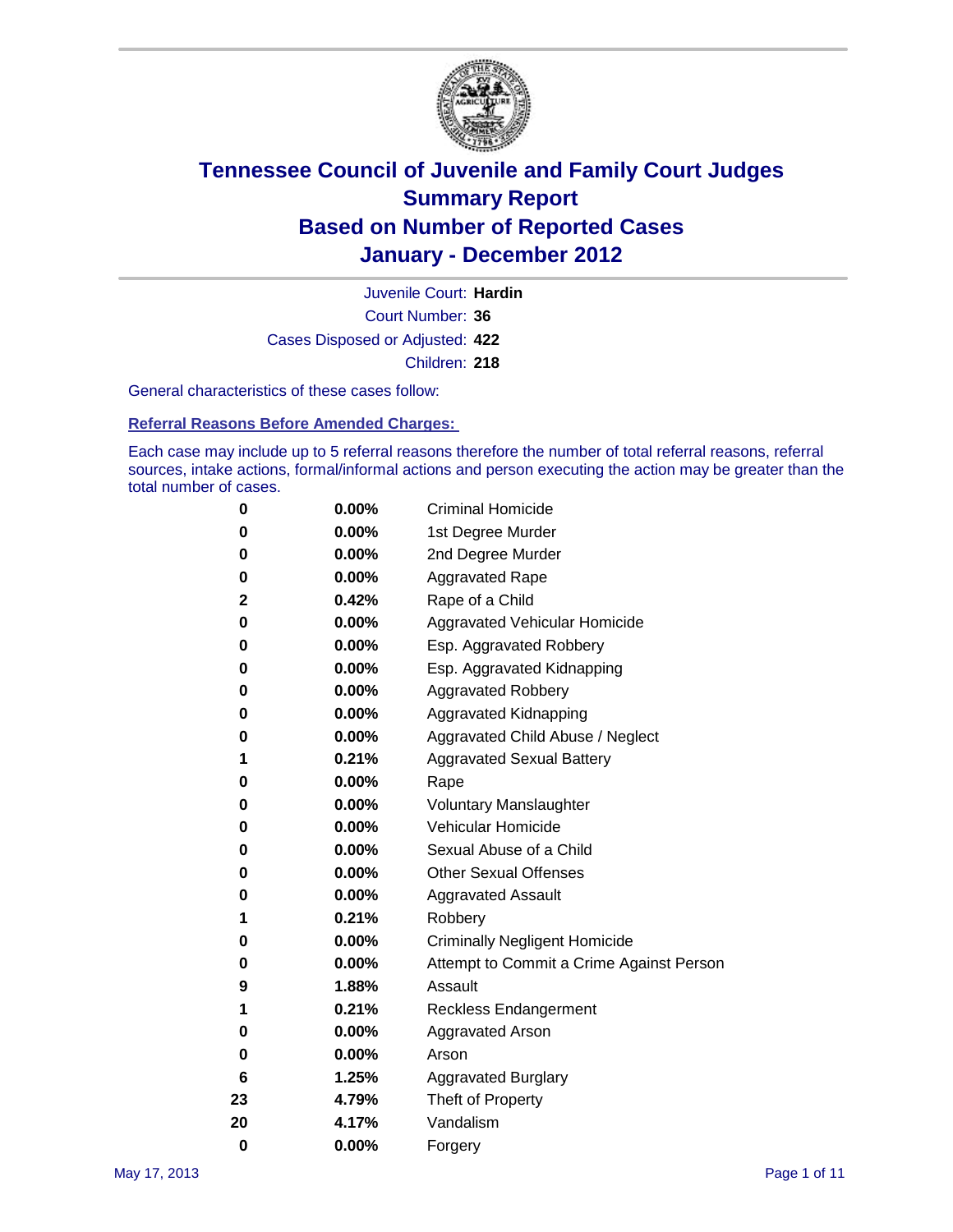

Court Number: **36** Juvenile Court: **Hardin** Cases Disposed or Adjusted: **422** Children: **218**

#### **Referral Reasons Before Amended Charges:**

Each case may include up to 5 referral reasons therefore the number of total referral reasons, referral sources, intake actions, formal/informal actions and person executing the action may be greater than the total number of cases.

| 0  | 0.00%    | <b>Worthless Checks</b>                                     |
|----|----------|-------------------------------------------------------------|
| 0  | 0.00%    | Illegal Possession / Fraudulent Use of Credit / Debit Cards |
| 5  | 1.04%    | <b>Burglary</b>                                             |
| 0  | 0.00%    | Unauthorized Use of a Vehicle                               |
| 0  | $0.00\%$ | <b>Cruelty to Animals</b>                                   |
| 0  | 0.00%    | Sale of Controlled Substances                               |
| 4  | 0.83%    | <b>Other Drug Offenses</b>                                  |
| 7  | 1.46%    | <b>Possession of Controlled Substances</b>                  |
| 4  | 0.83%    | <b>Criminal Attempt</b>                                     |
| 6  | 1.25%    | Carrying Weapons on School Property                         |
| 0  | 0.00%    | Unlawful Carrying / Possession of a Weapon                  |
| 0  | 0.00%    | <b>Evading Arrest</b>                                       |
| 0  | $0.00\%$ | Escape                                                      |
| 3  | 0.63%    | Driving Under Influence (DUI)                               |
| 10 | 2.08%    | Possession / Consumption of Alcohol                         |
| 1  | 0.21%    | Resisting Stop, Frisk, Halt, Arrest or Search               |
| 0  | $0.00\%$ | <b>Aggravated Criminal Trespass</b>                         |
| 0  | $0.00\%$ | Harassment                                                  |
| 0  | 0.00%    | Failure to Appear                                           |
| 0  | 0.00%    | Filing a False Police Report                                |
| 1  | 0.21%    | Criminal Impersonation                                      |
| 34 | 7.08%    | <b>Disorderly Conduct</b>                                   |
| 1  | 0.21%    | <b>Criminal Trespass</b>                                    |
| 1  | 0.21%    | <b>Public Intoxication</b>                                  |
| 0  | $0.00\%$ | Gambling                                                    |
| 1  | 0.21%    | Traffic                                                     |
| 0  | $0.00\%$ | <b>Local Ordinances</b>                                     |
| 2  | 0.42%    | Violation of Wildlife Regulations                           |
| 17 | 3.54%    | Contempt of Court                                           |
| 3  | 0.63%    | Violation of Probation                                      |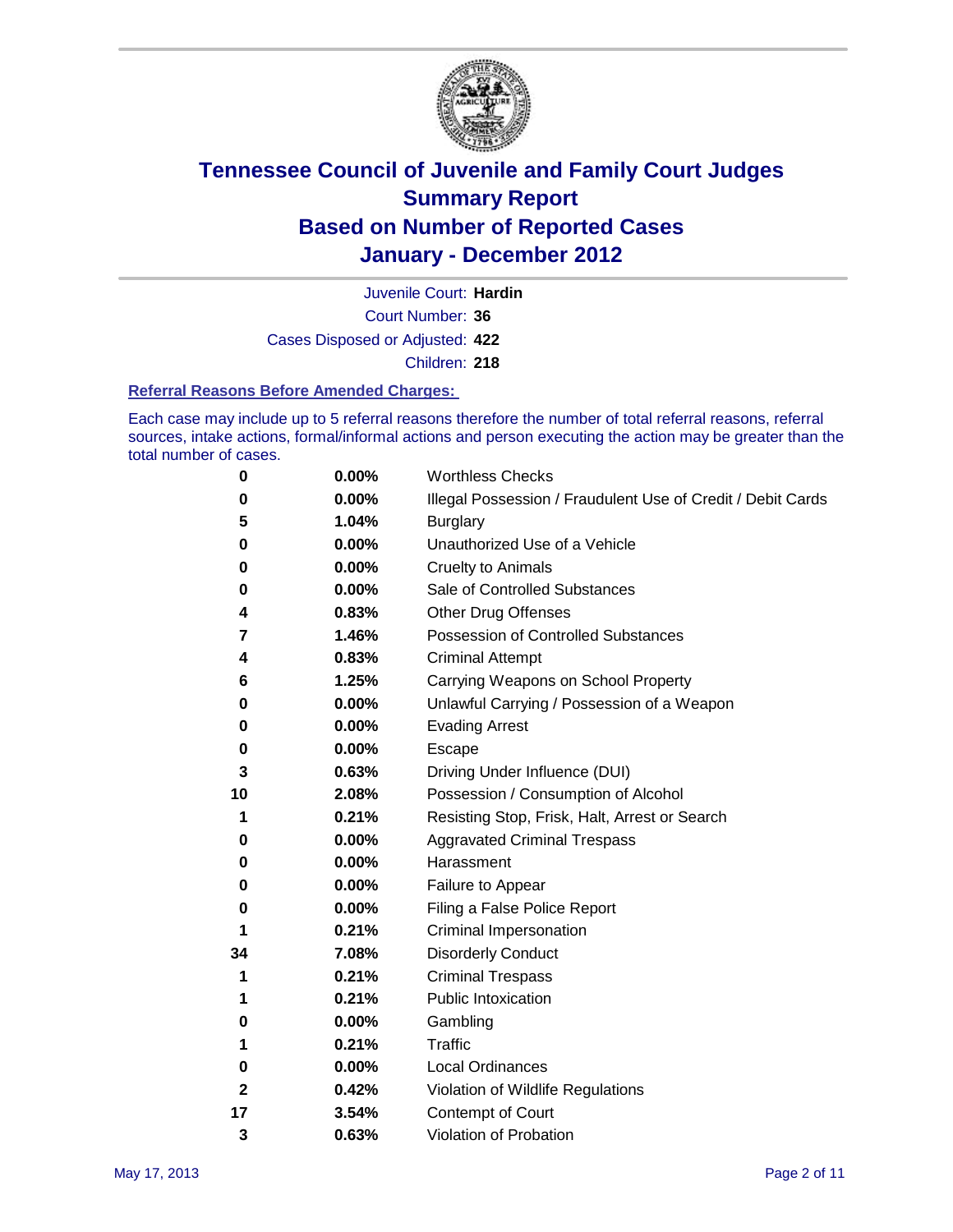

Court Number: **36** Juvenile Court: **Hardin** Cases Disposed or Adjusted: **422** Children: **218**

#### **Referral Reasons Before Amended Charges:**

Each case may include up to 5 referral reasons therefore the number of total referral reasons, referral sources, intake actions, formal/informal actions and person executing the action may be greater than the total number of cases.

| 0        | 0.00%    | Violation of Aftercare                 |
|----------|----------|----------------------------------------|
| 10       | 2.08%    | Unruly Behavior                        |
| 74       | 15.42%   | Truancy                                |
| 11       | 2.29%    | In-State Runaway                       |
| 1        | 0.21%    | Out-of-State Runaway                   |
| 28       | 5.83%    | Possession of Tobacco Products         |
| $\bf{0}$ | 0.00%    | Violation of a Valid Court Order       |
| 0        | 0.00%    | Violation of Curfew                    |
| 0        | 0.00%    | <b>Sexually Abused Child</b>           |
| 0        | 0.00%    | <b>Physically Abused Child</b>         |
| 0        | 0.00%    | Dependency / Neglect                   |
| 0        | 0.00%    | <b>Termination of Parental Rights</b>  |
| 0        | 0.00%    | <b>Violation of Pretrial Diversion</b> |
| 0        | 0.00%    | Violation of Informal Adjustment       |
| 185      | 38.54%   | <b>Judicial Review</b>                 |
| 0        | $0.00\%$ | <b>Administrative Review</b>           |
| 0        | 0.00%    | <b>Foster Care Review</b>              |
| 0        | 0.00%    | Custody                                |
| 0        | 0.00%    | Visitation                             |
| 0        | 0.00%    | Paternity / Legitimation               |
| 0        | 0.00%    | <b>Child Support</b>                   |
| 0        | 0.00%    | <b>Request for Medical Treatment</b>   |
| 0        | 0.00%    | <b>Consent to Marry</b>                |
| 8        | 1.67%    | Other                                  |
| 480      | 100.00%  | <b>Total Referrals</b>                 |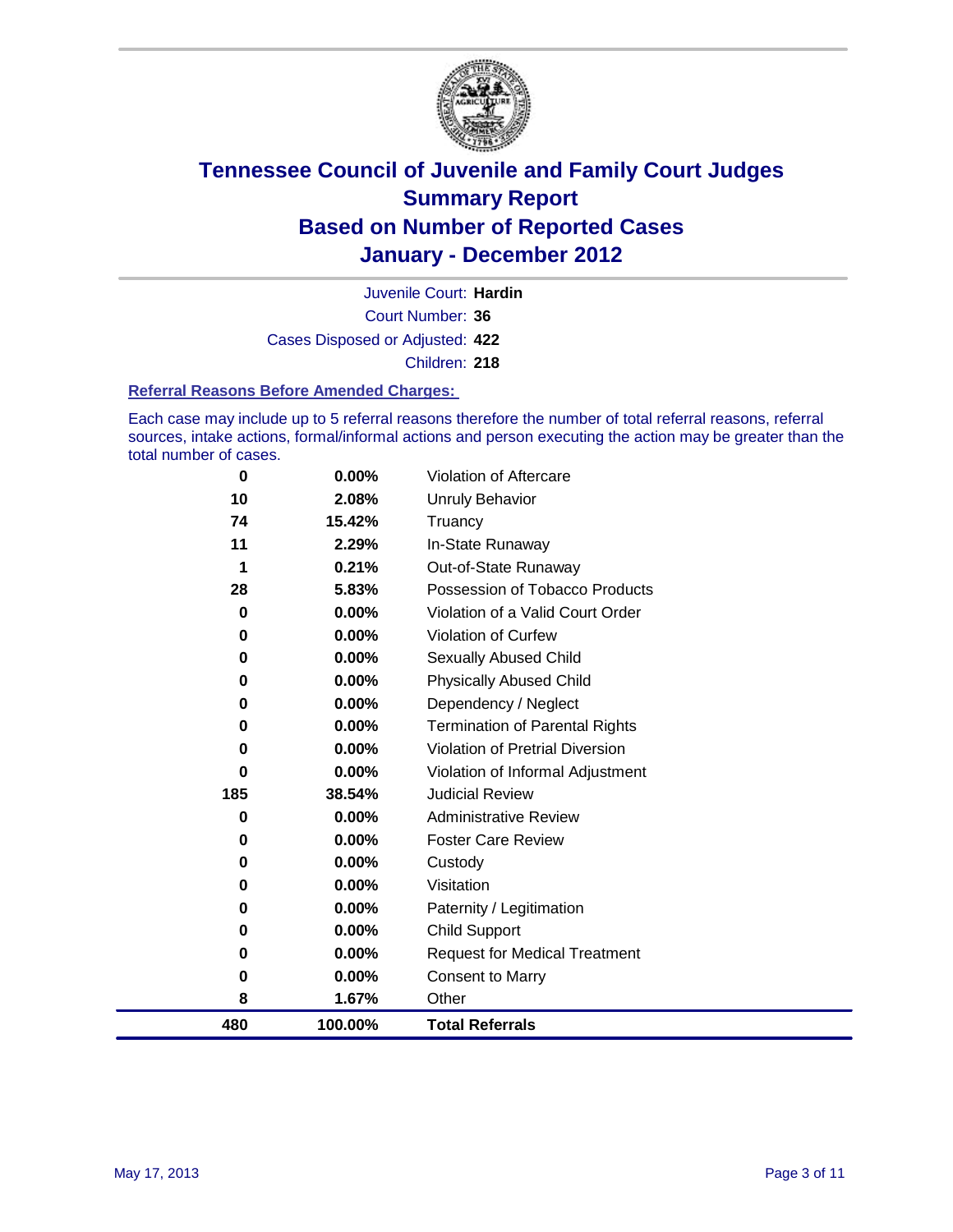

| 480                        | 100.00%                         | <b>Total Referral Sources</b>     |  |  |  |
|----------------------------|---------------------------------|-----------------------------------|--|--|--|
| 0                          | 0.00%                           | Other                             |  |  |  |
| 0                          | 0.00%                           | Unknown                           |  |  |  |
| 0                          | 0.00%                           | Hospital                          |  |  |  |
| 0                          | 0.00%                           | Child & Parent                    |  |  |  |
| $\mathbf{2}$               | 0.42%                           | Victim                            |  |  |  |
| 4                          | 0.83%                           | <b>Other Court</b>                |  |  |  |
| 0                          | 0.00%                           | Social Agency                     |  |  |  |
| 201                        | 41.88%                          | <b>Court Staff</b>                |  |  |  |
| $\bf{0}$                   | 0.00%                           | <b>District Attorney's Office</b> |  |  |  |
| 0                          | 0.00%                           | <b>Other State Department</b>     |  |  |  |
| 5                          | 1.04%                           | <b>DCS</b>                        |  |  |  |
| 0                          | 0.00%                           | <b>CSA</b>                        |  |  |  |
| 145                        | 30.21%                          | School                            |  |  |  |
| $\bf{0}$                   | 0.00%                           | Self                              |  |  |  |
| $\overline{2}$             | 0.42%                           | <b>Relatives</b>                  |  |  |  |
| 13                         | 2.71%                           | Parents                           |  |  |  |
| 108                        | 22.50%                          | Law Enforcement                   |  |  |  |
| <b>Referral Sources: 1</b> |                                 |                                   |  |  |  |
|                            |                                 | Children: 218                     |  |  |  |
|                            | Cases Disposed or Adjusted: 422 |                                   |  |  |  |
|                            |                                 |                                   |  |  |  |
|                            | Court Number: 36                |                                   |  |  |  |
|                            |                                 | Juvenile Court: Hardin            |  |  |  |

### **Age of Child at Referral: 2**

| 218 | 100.00% | <b>Total Child Count</b> |  |
|-----|---------|--------------------------|--|
| 0   | 0.00%   | Unknown                  |  |
| 0   | 0.00%   | Ages 19 and Over         |  |
| 55  | 25.23%  | Ages 17 through 18       |  |
| 96  | 44.04%  | Ages 15 through 16       |  |
| 36  | 16.51%  | Ages 13 through 14       |  |
| 9   | 4.13%   | Ages 11 through 12       |  |
| 22  | 10.09%  | Ages 10 and Under        |  |
|     |         |                          |  |

<sup>1</sup> If different than number of Referral Reasons (480), verify accuracy of your court's data.

<sup>2</sup> One child could be counted in multiple categories, verify accuracy of your court's data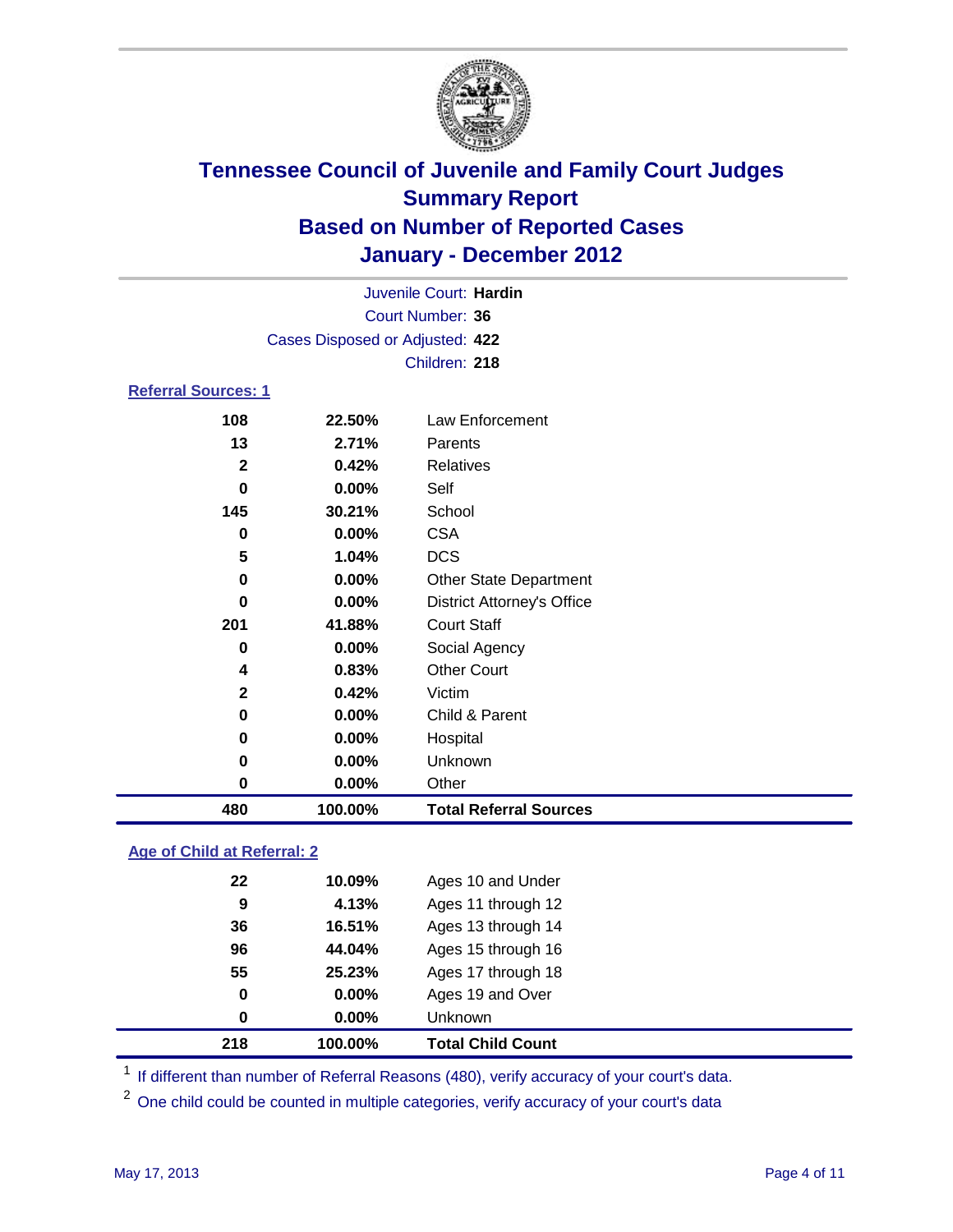

| Juvenile Court: Hardin                  |                                 |                          |  |  |  |
|-----------------------------------------|---------------------------------|--------------------------|--|--|--|
|                                         | Court Number: 36                |                          |  |  |  |
|                                         | Cases Disposed or Adjusted: 422 |                          |  |  |  |
|                                         |                                 | Children: 218            |  |  |  |
| Sex of Child: 1                         |                                 |                          |  |  |  |
| 127                                     | 58.26%                          | Male                     |  |  |  |
| 91                                      | 41.74%                          | Female                   |  |  |  |
| $\mathbf 0$                             | 0.00%                           | Unknown                  |  |  |  |
| 218                                     | 100.00%                         | <b>Total Child Count</b> |  |  |  |
| Race of Child: 1                        |                                 |                          |  |  |  |
| 210                                     | 96.33%                          | White                    |  |  |  |
| 5                                       | 2.29%                           | African American         |  |  |  |
| 0                                       | 0.00%                           | Native American          |  |  |  |
| 0.00%<br>$\mathbf 0$                    |                                 | Asian                    |  |  |  |
| 3                                       | 1.38%                           | Mixed                    |  |  |  |
| $\mathbf 0$                             | 0.00%                           | Unknown                  |  |  |  |
| 218                                     | 100.00%                         | <b>Total Child Count</b> |  |  |  |
| <b>Hispanic Origin: 1</b>               |                                 |                          |  |  |  |
| $\overline{7}$                          | 3.21%                           | Yes                      |  |  |  |
| 206                                     | 94.50%                          | <b>No</b>                |  |  |  |
| 5                                       | 2.29%                           | Unknown                  |  |  |  |
| 218                                     | 100.00%                         | <b>Total Child Count</b> |  |  |  |
|                                         |                                 |                          |  |  |  |
| <b>School Enrollment of Children: 1</b> |                                 |                          |  |  |  |
| 205                                     | 94.04%                          | Yes                      |  |  |  |
| 12                                      | 5.50%                           | No                       |  |  |  |
| 1                                       | 0.46%                           | Unknown                  |  |  |  |
| 218                                     | 100.00%                         | <b>Total Child Count</b> |  |  |  |

One child could be counted in multiple categories, verify accuracy of your court's data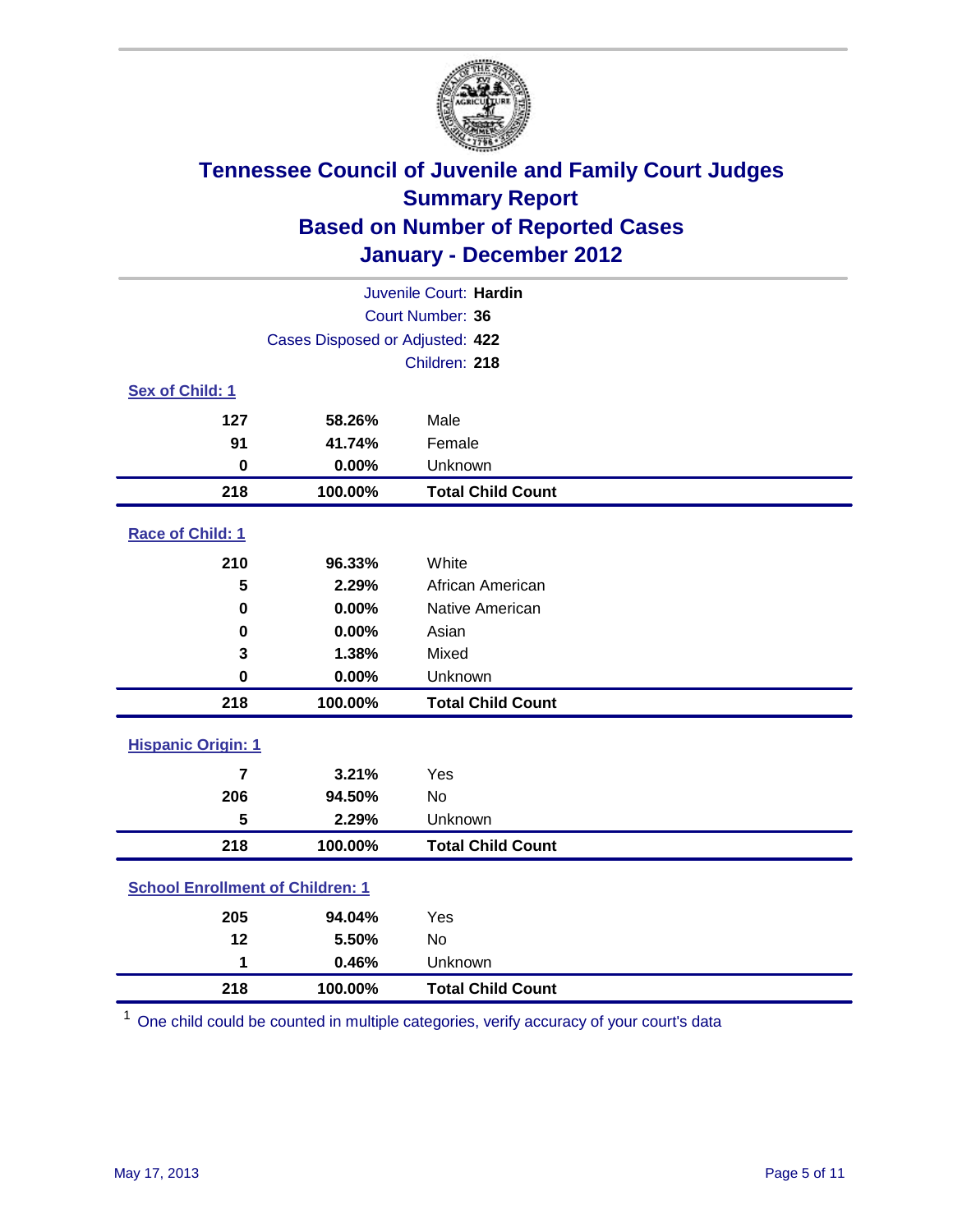

Court Number: **36** Juvenile Court: **Hardin** Cases Disposed or Adjusted: **422** Children: **218**

### **Living Arrangement of Child at Time of Referral: 1**

| 218 | 100.00%  | <b>Total Child Count</b>     |
|-----|----------|------------------------------|
| 3   | 1.38%    | Other                        |
| 0   | $0.00\%$ | <b>Unknown</b>               |
| 0   | 0.00%    | Independent                  |
| 0   | $0.00\%$ | In an Institution            |
| 0   | $0.00\%$ | In a Residential Center      |
| 0   | $0.00\%$ | In a Group Home              |
| 1   | 0.46%    | With Foster Family           |
| 1   | 0.46%    | With Adoptive Parents        |
| 19  | 8.72%    | <b>With Relatives</b>        |
| 15  | 6.88%    | <b>With Father</b>           |
| 108 | 49.54%   | With Mother                  |
| 13  | 5.96%    | With Mother and Stepfather   |
| 4   | 1.83%    | With Father and Stepmother   |
| 54  | 24.77%   | With Both Biological Parents |
|     |          |                              |

#### **Type of Detention: 2**

| 422 | 100.00%  | <b>Total Detention Count</b> |  |
|-----|----------|------------------------------|--|
| 0   | $0.00\%$ | Other                        |  |
| 418 | 99.05%   | Does Not Apply               |  |
| 0   | $0.00\%$ | Unknown                      |  |
| 0   | 0.00%    | <b>Psychiatric Hospital</b>  |  |
| 0   | 0.00%    | Jail - No Separation         |  |
| 0   | $0.00\%$ | Jail - Partial Separation    |  |
| 0   | $0.00\%$ | Jail - Complete Separation   |  |
| 4   | 0.95%    | Juvenile Detention Facility  |  |
| 0   | $0.00\%$ | Non-Secure Placement         |  |
|     |          |                              |  |

<sup>1</sup> One child could be counted in multiple categories, verify accuracy of your court's data

<sup>2</sup> If different than number of Cases (422) verify accuracy of your court's data.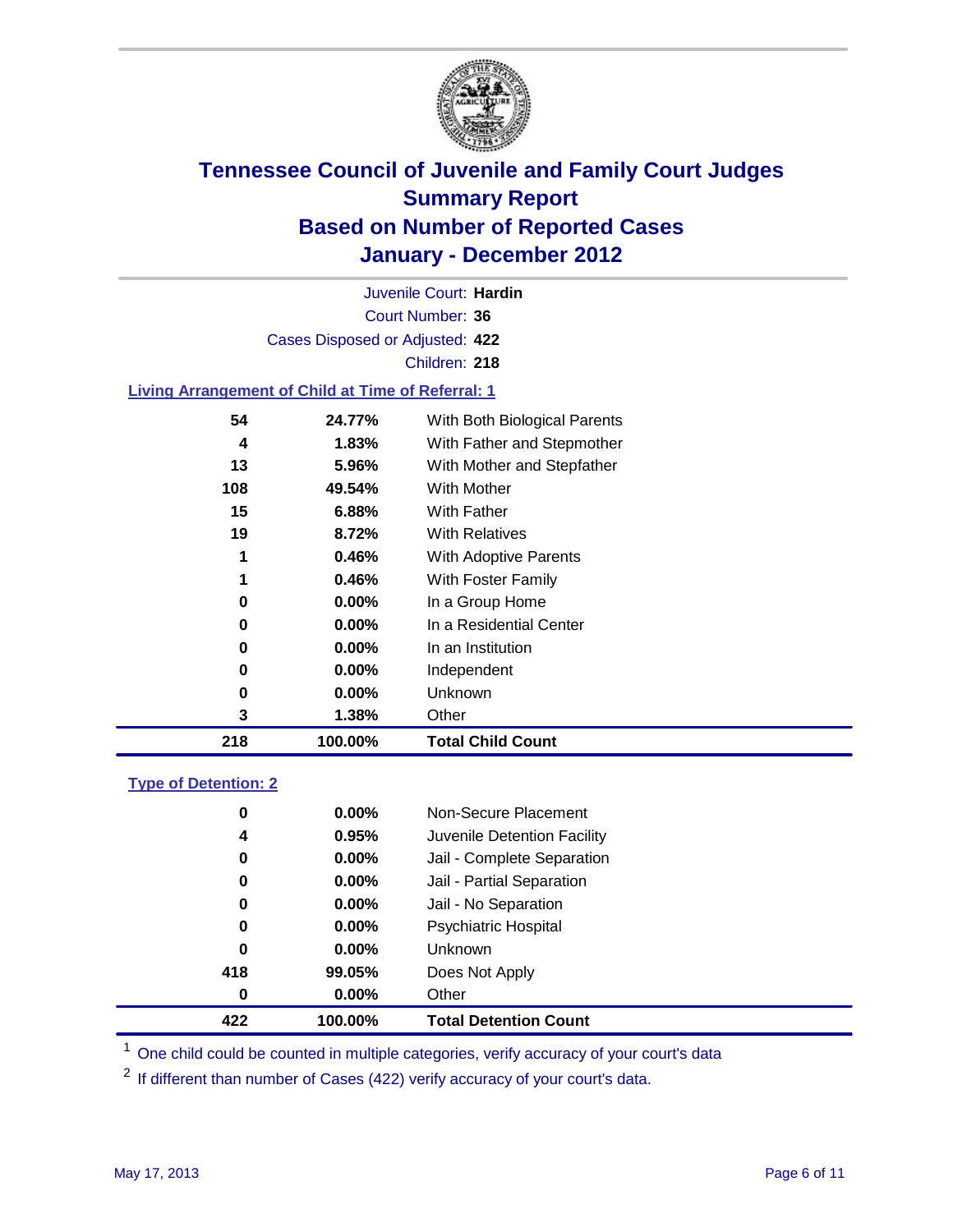

|                                                    | Juvenile Court: Hardin               |                                      |  |  |  |
|----------------------------------------------------|--------------------------------------|--------------------------------------|--|--|--|
|                                                    | Court Number: 36                     |                                      |  |  |  |
|                                                    | Cases Disposed or Adjusted: 422      |                                      |  |  |  |
|                                                    |                                      | Children: 218                        |  |  |  |
| <b>Placement After Secure Detention Hearing: 1</b> |                                      |                                      |  |  |  |
| 4                                                  | 0.95%                                | Returned to Prior Living Arrangement |  |  |  |
| $\bf{0}$                                           | 0.00%                                | Juvenile Detention Facility          |  |  |  |
| $\bf{0}$                                           | 0.00%                                | Jail                                 |  |  |  |
| 0                                                  | 0.00%                                | Shelter / Group Home                 |  |  |  |
| 0                                                  | 0.00%                                | Foster Family Home                   |  |  |  |
| 0                                                  | 0.00%                                | Psychiatric Hospital                 |  |  |  |
| 0                                                  | $0.00\%$                             | Unknown                              |  |  |  |
| 418<br>99.05%                                      |                                      | Does Not Apply                       |  |  |  |
| $\mathbf 0$<br>$0.00\%$<br>Other                   |                                      |                                      |  |  |  |
| 422                                                | 100.00%                              | <b>Total Placement Count</b>         |  |  |  |
|                                                    |                                      |                                      |  |  |  |
| <b>Intake Actions: 2</b>                           |                                      |                                      |  |  |  |
| 258                                                | 53.75%                               | <b>Petition Filed</b>                |  |  |  |
| 0                                                  | 0.00%                                | <b>Motion Filed</b>                  |  |  |  |
| 0                                                  | 0.00%                                | <b>Citation Processed</b>            |  |  |  |
| 0                                                  | 0.00%                                | Notification of Paternity Processed  |  |  |  |
| 169                                                | 35.21%                               | Scheduling of Judicial Review        |  |  |  |
| 0                                                  | 0.00%                                | Scheduling of Administrative Review  |  |  |  |
| 0                                                  | 0.00%                                | Scheduling of Foster Care Review     |  |  |  |
| 1                                                  | 0.21%                                | Unknown                              |  |  |  |
| 29                                                 | 6.04%                                | Does Not Apply                       |  |  |  |
| 23                                                 | 4.79%<br>Other                       |                                      |  |  |  |
| 480                                                | 100.00%<br><b>Total Intake Count</b> |                                      |  |  |  |

<sup>1</sup> If different than number of Cases (422) verify accuracy of your court's data.

<sup>2</sup> If different than number of Referral Reasons (480), verify accuracy of your court's data.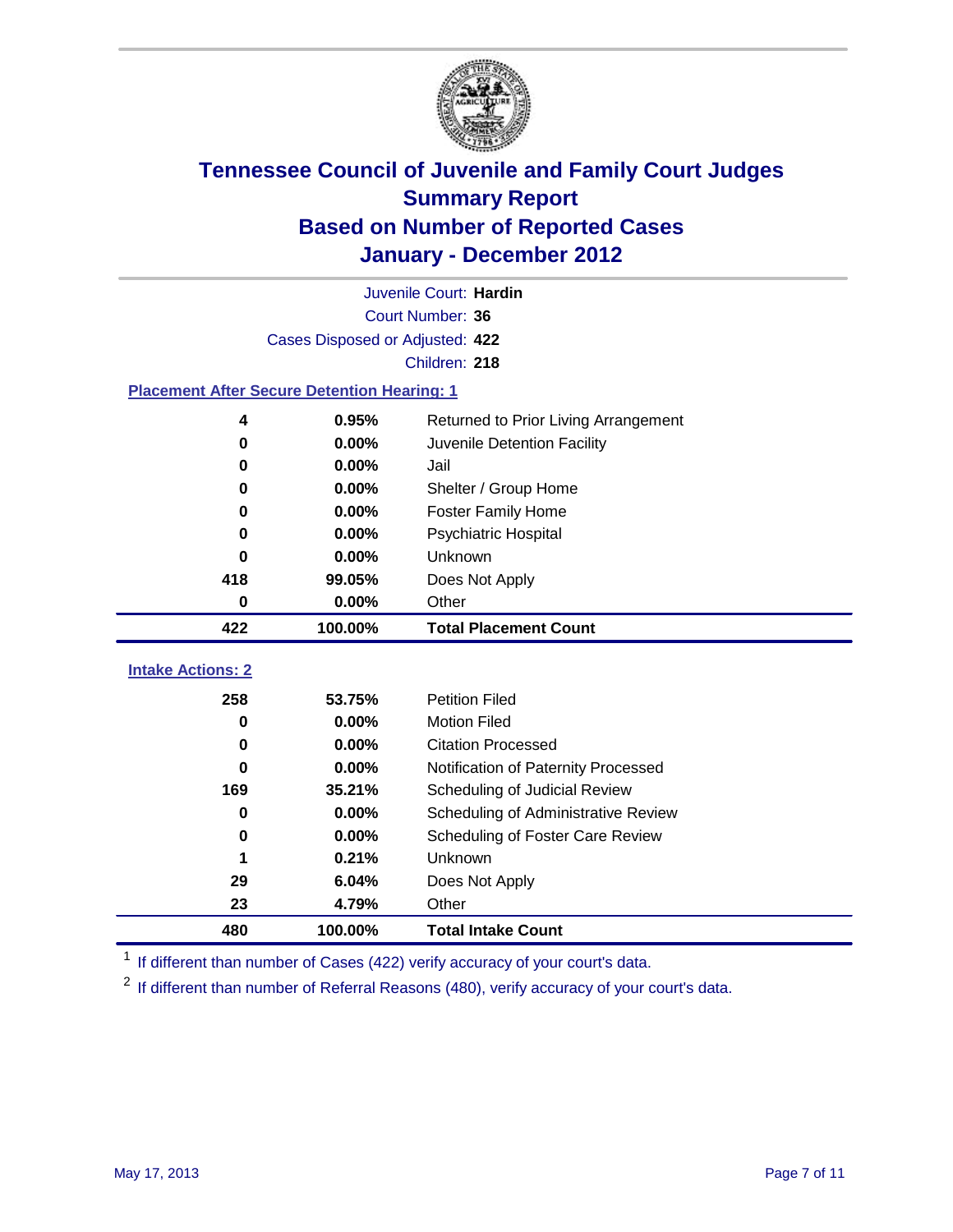

Court Number: **36** Juvenile Court: **Hardin** Cases Disposed or Adjusted: **422** Children: **218**

#### **Last Grade Completed by Child: 1**

| 0                                       | 0.00%   | Too Young for School         |
|-----------------------------------------|---------|------------------------------|
| $\mathbf 0$                             | 0.00%   | Preschool                    |
| 1                                       | 0.46%   | Kindergarten                 |
| 4                                       | 1.83%   | 1st Grade                    |
| 7                                       | 3.21%   | 2nd Grade                    |
| 7                                       | 3.21%   | 3rd Grade                    |
| 3                                       | 1.38%   | 4th Grade                    |
| 3                                       | 1.38%   | 5th Grade                    |
| 14                                      | 6.42%   | 6th Grade                    |
| 13                                      | 5.96%   | 7th Grade                    |
| 48                                      | 22.02%  | 8th Grade                    |
| 40                                      | 18.35%  | 9th Grade                    |
| 35                                      | 16.06%  | 10th Grade                   |
| 19                                      | 8.72%   | 11th Grade                   |
| $\bf{0}$                                | 0.00%   | 12th Grade                   |
| 0                                       | 0.00%   | Non-Graded Special Ed        |
| $\mathbf{2}$                            | 0.92%   | <b>GED</b>                   |
| $\pmb{0}$                               | 0.00%   | Graduated                    |
| 6                                       | 2.75%   | <b>Never Attended School</b> |
| 16                                      | 7.34%   | Unknown                      |
| $\bf{0}$                                | 0.00%   | Other                        |
| 218                                     | 100.00% | <b>Total Child Count</b>     |
| <b>Enrolled in Special Education: 1</b> |         |                              |

| 218                                     | 100.00%  | <b>Total Child Count</b> |  |
|-----------------------------------------|----------|--------------------------|--|
| 13                                      | $5.96\%$ | Unknown                  |  |
| 192                                     | 88.07%   | No.                      |  |
| 13                                      | $5.96\%$ | Yes                      |  |
| <b>Enrolled in Special Education: 1</b> |          |                          |  |

One child could be counted in multiple categories, verify accuracy of your court's data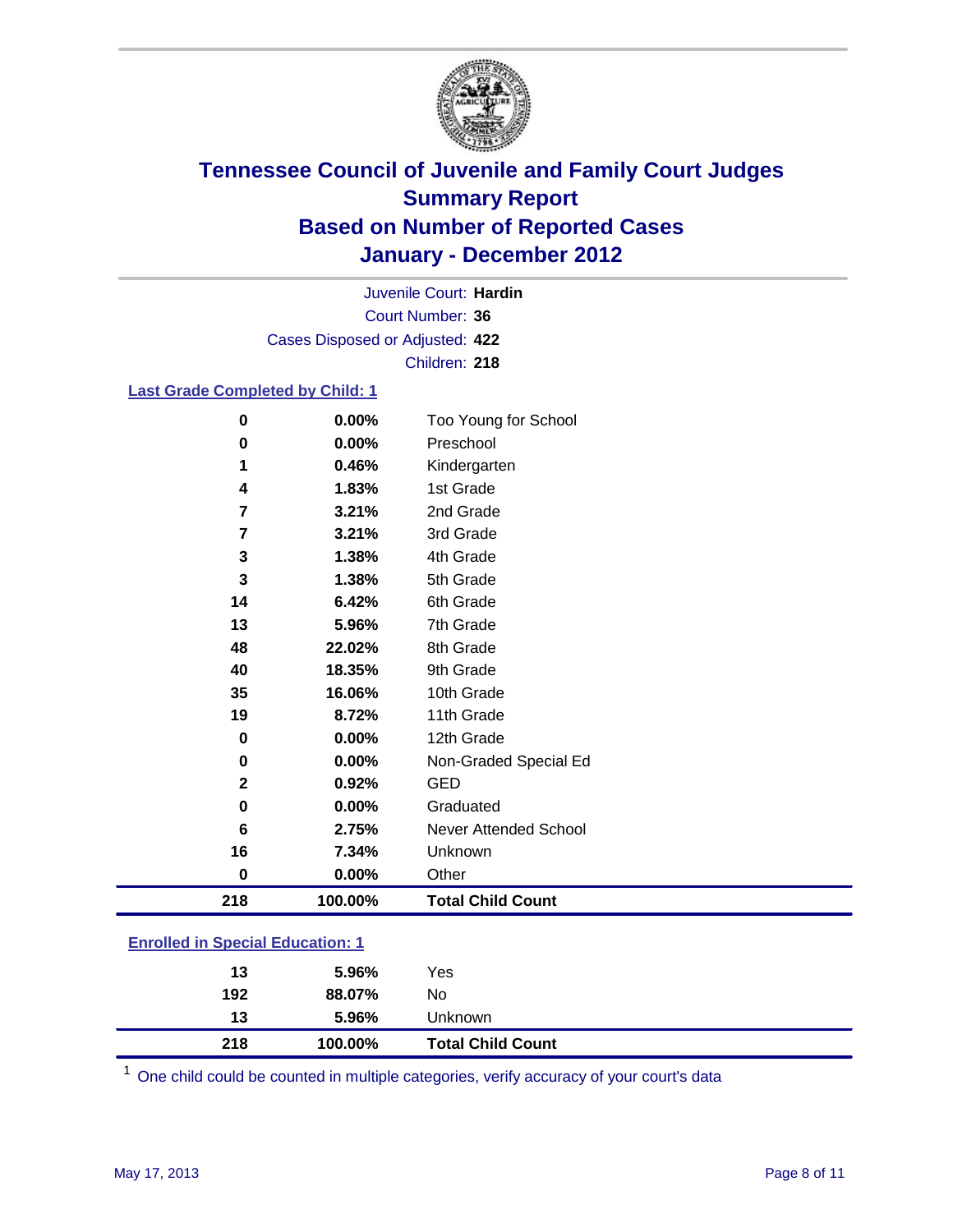

|                              | Juvenile Court: Hardin          |                           |  |  |  |
|------------------------------|---------------------------------|---------------------------|--|--|--|
|                              | Court Number: 36                |                           |  |  |  |
|                              | Cases Disposed or Adjusted: 422 |                           |  |  |  |
|                              |                                 | Children: 218             |  |  |  |
| <b>Action Executed By: 1</b> |                                 |                           |  |  |  |
| 475                          | 98.96%                          | Judge                     |  |  |  |
| 0                            | $0.00\%$                        | Magistrate                |  |  |  |
| 5                            | 1.04%                           | <b>YSO</b>                |  |  |  |
| 0                            | 0.00%                           | Other                     |  |  |  |
| 0                            | 0.00%                           | Unknown                   |  |  |  |
| 480                          | 100.00%                         | <b>Total Action Count</b> |  |  |  |

### **Formal / Informal Actions: 1**

| 111          | 23.13%   | Dismissed                                        |
|--------------|----------|--------------------------------------------------|
| $\mathbf{2}$ | 0.42%    | Retired / Nolle Prosequi                         |
| 121          | 25.21%   | <b>Complaint Substantiated Delinquent</b>        |
| 12           | 2.50%    | <b>Complaint Substantiated Status Offender</b>   |
| 0            | $0.00\%$ | <b>Complaint Substantiated Dependent/Neglect</b> |
| 0            | 0.00%    | <b>Complaint Substantiated Abused</b>            |
| $\bf{0}$     | $0.00\%$ | <b>Complaint Substantiated Mentally III</b>      |
| 23           | 4.79%    | Informal Adjustment                              |
| 1            | 0.21%    | <b>Pretrial Diversion</b>                        |
|              | 0.21%    | <b>Transfer to Adult Court Hearing</b>           |
| 0            | 0.00%    | Charges Cleared by Transfer to Adult Court       |
|              | 0.21%    | Special Proceeding                               |
| 32           | 6.67%    | <b>Review Concluded</b>                          |
| 162          | 33.75%   | Case Held Open                                   |
| 14           | 2.92%    | Other                                            |
| 0            | $0.00\%$ | <b>Unknown</b>                                   |
| 480          | 100.00%  | <b>Total Action Count</b>                        |

<sup>1</sup> If different than number of Referral Reasons (480), verify accuracy of your court's data.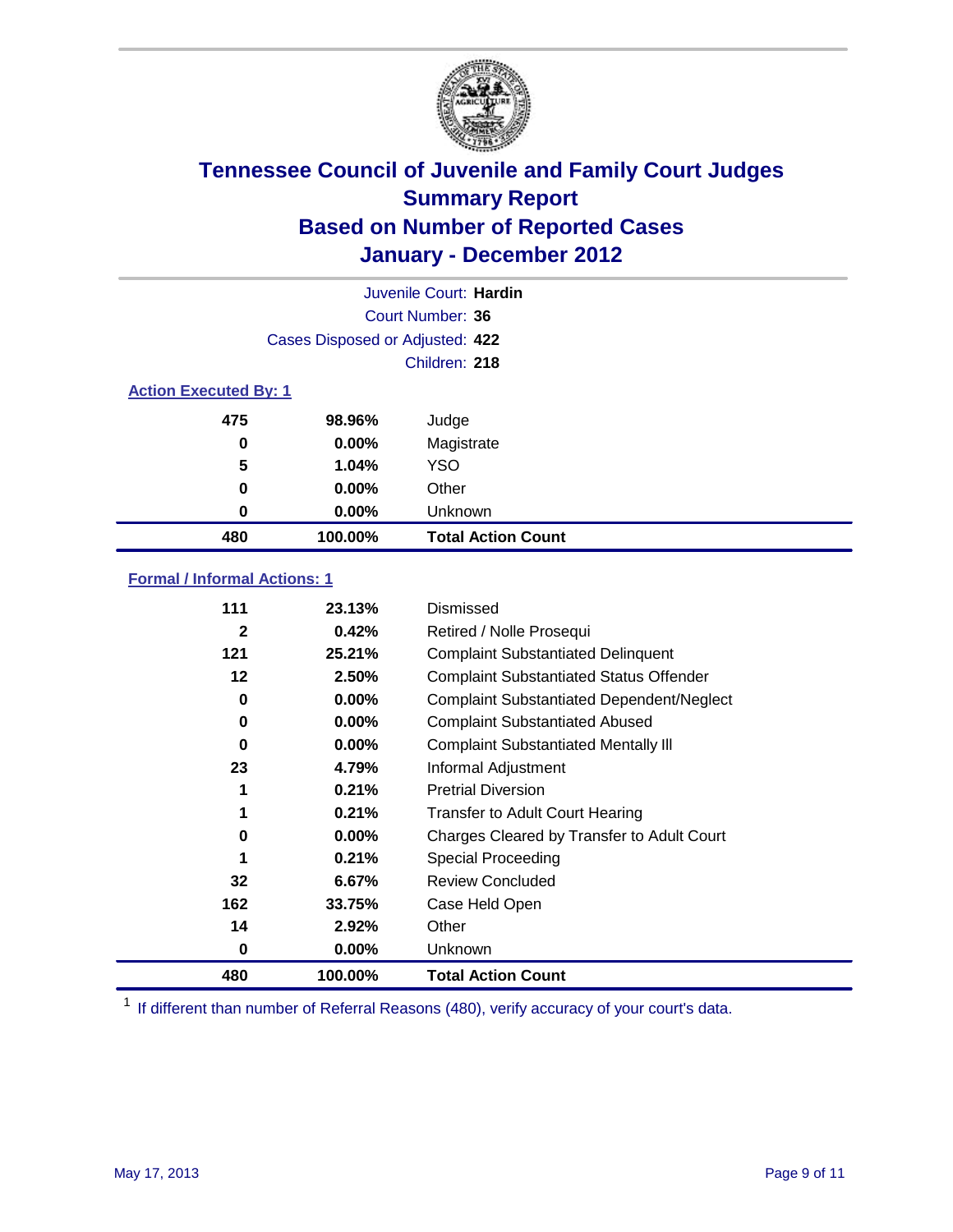

|                       |                                 | Juvenile Court: Hardin                                |
|-----------------------|---------------------------------|-------------------------------------------------------|
|                       |                                 | <b>Court Number: 36</b>                               |
|                       | Cases Disposed or Adjusted: 422 |                                                       |
|                       |                                 | Children: 218                                         |
| <b>Case Outcomes:</b> |                                 | There can be multiple outcomes for one child or case. |
| 113                   | 14.51%                          | <b>Case Dismissed</b>                                 |
| 3                     | 0.39%                           | Case Retired or Nolle Prosequi                        |
| 0                     | 0.00%                           | Warned / Counseled                                    |
| 185                   | 23.75%                          | Held Open For Review                                  |
| 0                     | 0.00%                           | Supervision / Probation to Juvenile Court             |
| 0                     | 0.00%                           | <b>Probation to Parents</b>                           |
| 1                     | 0.13%                           | Referral to Another Entity for Supervision / Service  |
| 8                     | 1.03%                           | Referred for Mental Health Counseling                 |
| 0                     | 0.00%                           | Referred for Alcohol and Drug Counseling              |
| 1                     | 0.13%                           | <b>Referred to Alternative School</b>                 |
| 0                     | 0.00%                           | Referred to Private Child Agency                      |
| 2                     | 0.26%                           | Referred to Defensive Driving School                  |
| 0                     | 0.00%                           | Referred to Alcohol Safety School                     |
| 23                    | 2.95%                           | Referred to Juvenile Court Education-Based Program    |
| 2                     | 0.26%                           | Driver's License Held Informally                      |
| 0                     | 0.00%                           | <b>Voluntary Placement with DMHMR</b>                 |
| 0                     | 0.00%                           | Private Mental Health Placement                       |
| 0                     | 0.00%                           | <b>Private MR Placement</b>                           |
| 0                     | 0.00%                           | Placement with City/County Agency/Facility            |
| 0                     | 0.00%                           | Placement with Relative / Other Individual            |
| 21                    | 2.70%                           | Fine                                                  |
| 53                    | 6.80%                           | <b>Public Service</b>                                 |
| 31                    | 3.98%                           | Restitution                                           |
| 0                     | 0.00%                           | <b>Runaway Returned</b>                               |
| 50                    | 6.42%                           | No Contact Order                                      |
| 0                     | 0.00%                           | Injunction Other than No Contact Order                |
|                       | 0.13%                           | <b>House Arrest</b>                                   |
| 2                     | 0.26%                           | <b>Court Defined Curfew</b>                           |
| 8                     | 1.03%                           | Dismissed from Informal Adjustment                    |
| 0                     | 0.00%                           | <b>Dismissed from Pretrial Diversion</b>              |
| 0                     | 0.00%                           | Released from Probation                               |
| 1                     | 0.13%                           | <b>Transferred to Adult Court</b>                     |
| 1                     | 0.13%                           | <b>DMHMR Involuntary Commitment</b>                   |